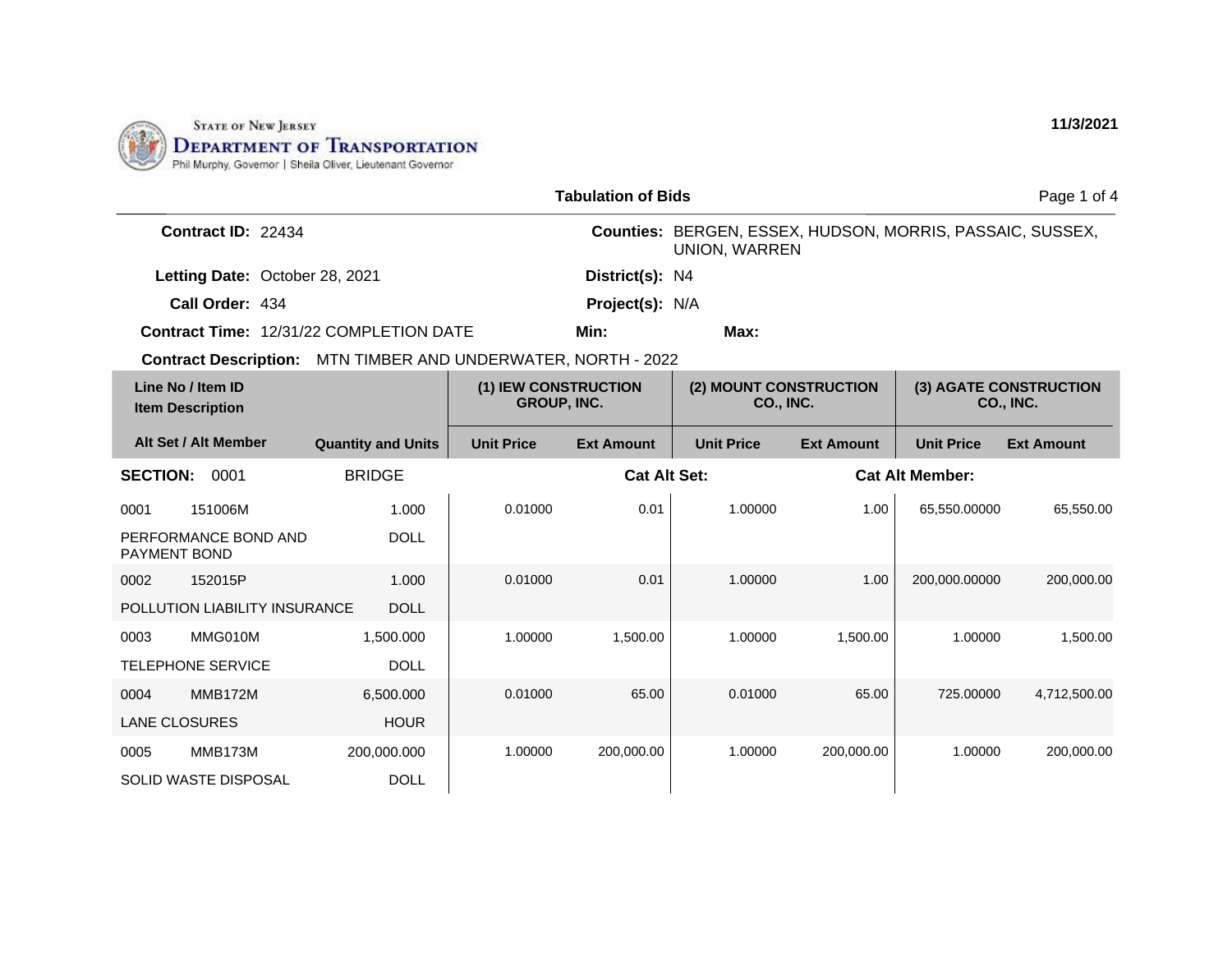

| <b>Tabulation of Bids</b>                                     |                           |                                            |                     |                                                                                   |                   |                        | Page 2 of 4       |
|---------------------------------------------------------------|---------------------------|--------------------------------------------|---------------------|-----------------------------------------------------------------------------------|-------------------|------------------------|-------------------|
| Contract ID: 22434                                            |                           |                                            |                     | Counties: BERGEN, ESSEX, HUDSON, MORRIS, PASSAIC, SUSSEX,<br><b>UNION, WARREN</b> |                   |                        |                   |
| Letting Date: October 28, 2021                                |                           |                                            | District(s): N4     |                                                                                   |                   |                        |                   |
| Call Order: 434                                               |                           |                                            | Project(s): N/A     |                                                                                   |                   |                        |                   |
| Contract Time: 12/31/22 COMPLETION DATE                       |                           |                                            | Min:                | Max:                                                                              |                   |                        |                   |
| Contract Description: MTN TIMBER AND UNDERWATER, NORTH - 2022 |                           |                                            |                     |                                                                                   |                   |                        |                   |
| Line No / Item ID<br><b>Item Description</b>                  |                           | (1) IEW CONSTRUCTION<br><b>GROUP, INC.</b> |                     | (2) MOUNT CONSTRUCTION<br>(3) AGATE CONSTRUCTION<br>CO., INC.<br><b>CO., INC.</b> |                   |                        |                   |
| Alt Set / Alt Member                                          | <b>Quantity and Units</b> | <b>Unit Price</b>                          | <b>Ext Amount</b>   | <b>Unit Price</b>                                                                 | <b>Ext Amount</b> | <b>Unit Price</b>      | <b>Ext Amount</b> |
| <b>SECTION:</b><br>0001                                       | <b>BRIDGE</b>             |                                            | <b>Cat Alt Set:</b> |                                                                                   |                   | <b>Cat Alt Member:</b> |                   |
| 202024M<br>0006                                               | 75.000                    | 143.75000                                  | 10,781.25           | 200.00000                                                                         | 15,000.00         | 200.00000              | 15,000.00         |
| <b>DISPOSAL OF REGULATED</b><br><b>MATERIAL</b>               | $\top$                    |                                            |                     |                                                                                   |                   |                        |                   |
| MMG064M<br>0007                                               | 75,000.000                | 1.00000                                    | 75,000.00           | 1.00000                                                                           | 75,000.00         | 1.00000                | 75,000.00         |
| <b>DISPOSAL OF REGULATED</b><br>MATERIAL, HAZARDOUS           | <b>DOLL</b>               |                                            |                     |                                                                                   |                   |                        |                   |
| 109006M<br>0008                                               | 2,700,000.000             | 1.00000                                    | 2,700,000.00        | 1.00000                                                                           | 2,700,000.00      | 1.00000                | 2,700,000.00      |
| <b>FORCE ACCOUNT</b>                                          | <b>DOLL</b>               |                                            |                     |                                                                                   |                   |                        |                   |
| MMG054M<br>0009                                               | 2,000.000                 | 50.36000                                   | 100,720.00          | 89.00000                                                                          | 178,000.00        | 130.00000              | 260,000.00        |
| WORKER, TYPE "A"                                              | <b>HOUR</b>               |                                            |                     |                                                                                   |                   |                        |                   |
| MMG057M<br>0010                                               | 2,000.000                 | 189.42000                                  | 378,840.00          | 197.00000                                                                         | 394,000.00        | 115.00000              | 230,000.00        |
| WORKER, TYPE "B"                                              | <b>HOUR</b>               |                                            |                     |                                                                                   |                   |                        |                   |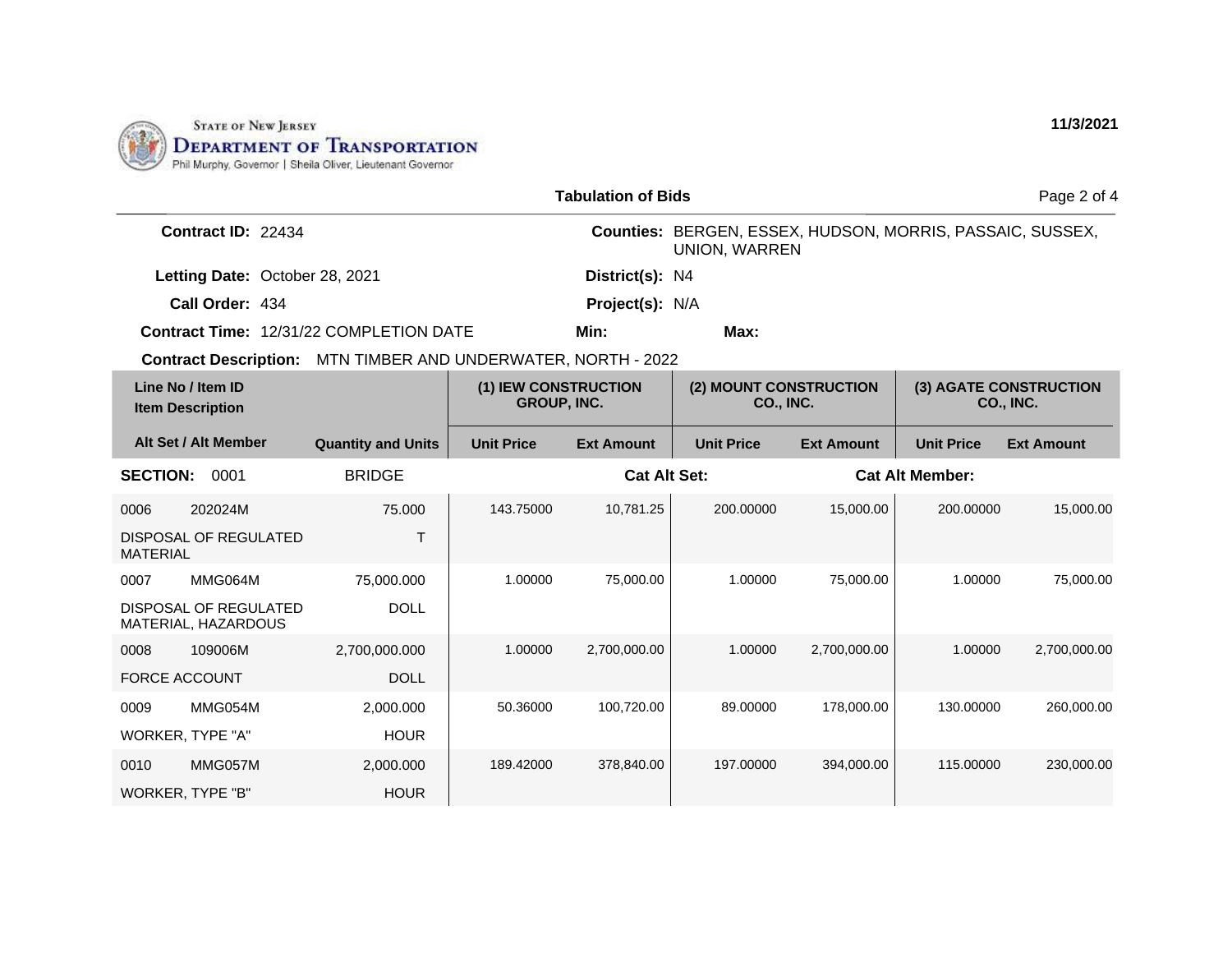

|                                                               |                                            | <b>Tabulation of Bids</b> |                                                                                   |                                     |                        | Page 3 of 4                         |
|---------------------------------------------------------------|--------------------------------------------|---------------------------|-----------------------------------------------------------------------------------|-------------------------------------|------------------------|-------------------------------------|
| Contract ID: 22434                                            |                                            |                           | Counties: BERGEN, ESSEX, HUDSON, MORRIS, PASSAIC, SUSSEX,<br><b>UNION, WARREN</b> |                                     |                        |                                     |
| Letting Date: October 28, 2021                                |                                            | District(s): N4           |                                                                                   |                                     |                        |                                     |
| Call Order: 434                                               |                                            | Project(s): N/A           |                                                                                   |                                     |                        |                                     |
| <b>Contract Time: 12/31/22 COMPLETION DATE</b>                |                                            | Min:                      | Max:                                                                              |                                     |                        |                                     |
| Contract Description: MTN TIMBER AND UNDERWATER, NORTH - 2022 |                                            |                           |                                                                                   |                                     |                        |                                     |
| Line No / Item ID<br><b>Item Description</b>                  | (1) IEW CONSTRUCTION<br><b>GROUP, INC.</b> |                           |                                                                                   | (2) MOUNT CONSTRUCTION<br>CO., INC. |                        | (3) AGATE CONSTRUCTION<br>CO., INC. |
| Alt Set / Alt Member<br><b>Quantity and Units</b>             | <b>Unit Price</b>                          | <b>Ext Amount</b>         | <b>Unit Price</b>                                                                 | <b>Ext Amount</b>                   | <b>Unit Price</b>      | <b>Ext Amount</b>                   |
| <b>BRIDGE</b><br><b>SECTION:</b><br>0001                      |                                            | <b>Cat Alt Set:</b>       |                                                                                   |                                     | <b>Cat Alt Member:</b> |                                     |
| MMB092M<br>0011<br>40.000                                     | 125.00000                                  | 5,000.00                  | 125.00000                                                                         | 5,000.00                            | 125.00000              | 5,000.00                            |
| <b>CREW COORDINATOR</b><br><b>HOUR</b>                        |                                            |                           |                                                                                   |                                     |                        |                                     |
| 0012<br><b>MMB186M</b><br>6,500.000                           | 569.10000                                  | 3,699,150.00              | 568,00000                                                                         | 3,692,000.00                        | 1,275.00000            | 8,287,500.00                        |
| <b>LABOR CREW, TIMBER</b><br><b>HOUR</b>                      |                                            |                           |                                                                                   |                                     |                        |                                     |
| <b>MMB185M</b><br>0013<br>1,200.000                           | 318.23000                                  | 381,876.00                | 405.00000                                                                         | 486,000.00                          | 1,070.00000            | 1,284,000.00                        |
| <b>HOUR</b><br><b>DIVING CREW</b>                             |                                            |                           |                                                                                   |                                     |                        |                                     |
| MMG025M<br>100,000.000<br>0014                                | 1.00000                                    | 100,000.00                | 1.00000                                                                           | 100,000.00                          | 1.00000                | 100,000.00                          |
| <b>OVERTIME DIFFERENTIAL (OD)</b><br><b>DOLL</b>              |                                            |                           |                                                                                   |                                     |                        |                                     |
| <b>Section Totals:</b>                                        |                                            | \$7,652,932.27            |                                                                                   | \$7,846,567.00                      |                        | \$18,136,050.00                     |
| <b>Contract Totals</b>                                        |                                            | \$7,652,932.27            |                                                                                   | \$7,846,567.00                      |                        | \$18,136,050.00                     |
| <b>Cost Plus Time Totals</b>                                  |                                            | \$7,652,932.27            |                                                                                   | \$7,846,567.00                      |                        | 18,136,050.00                       |

**11/3/2021**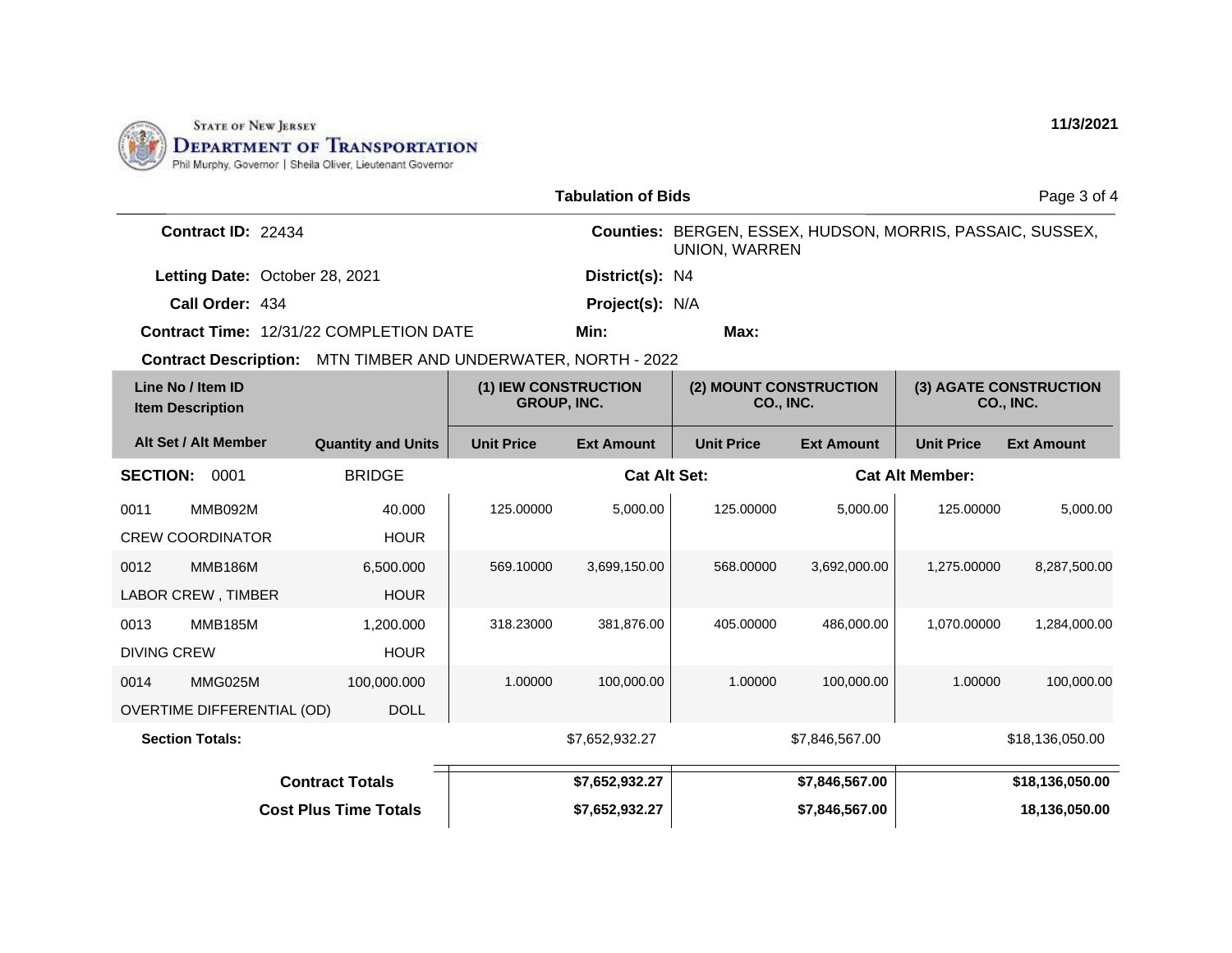

|                    |                                                                                                              | <b>Tabulation of Bids</b> |                                                                            | Page 4 of 4 |
|--------------------|--------------------------------------------------------------------------------------------------------------|---------------------------|----------------------------------------------------------------------------|-------------|
| Contract ID: 22434 |                                                                                                              |                           | Counties: BERGEN, ESSEX, HUDSON, MORRIS, PASSAIC, SUSSEX,<br>UNION, WARREN |             |
|                    | Letting Date: October 28, 2021                                                                               | District(s): N4           |                                                                            |             |
| Call Order: 434    |                                                                                                              | Project(s): N/A           |                                                                            |             |
|                    | <b>Contract Time: 12/31/22 COMPLETION DATE</b>                                                               | Min:                      | Max:                                                                       |             |
|                    | <b>Contract Description:</b> MTN TIMBER AND UNDERWATER, NORTH - 2022<br>() indicates item is bid as Lump Sum |                           |                                                                            |             |